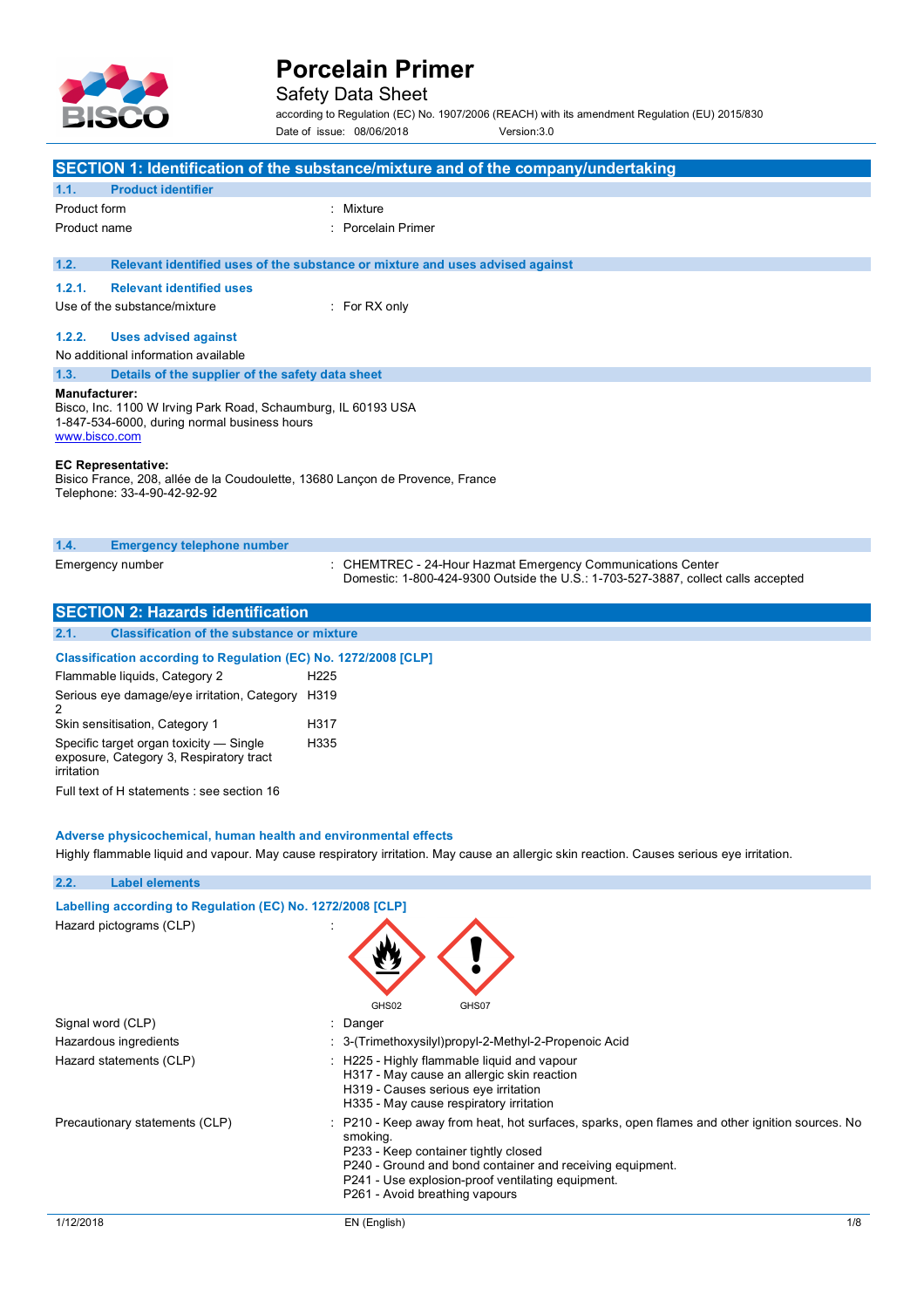Safety Data Sheet

according to Regulation (EC) No. 1907/2006 (REACH) with its amendment Regulation (EU) 2015/830

P264 - Wash hands thoroughly after handling P271 - Use only outdoors or in a well-ventilated area P272 - Contaminated work clothing should not be allowed out of the workplace P280 - Wear eye protection, face protection, protective gloves P302+P352 - IF ON SKIN: Wash with plenty of soap and water P303+P361+P353 - IF ON SKIN (or hair): Take off immediately all contaminated clothing. Rinse skin with water or shower. P304+P340 - IF INHALED: Remove person to fresh air and keep comfortable for breathing P305+P351+P338 - IF IN EYES: Rinse cautiously with water for several minutes. Remove contact lenses, if present and easy to do. Continue rinsing P312 - Call a doctor, a POISON CENTER if you feel unwell. P321 - Specific treatment (see First aid measures on this label) P333+P313 - If skin irritation or rash occurs: Get medical advice/attention P337+P313 - If eye irritation persists: Get medical advice/attention P362+P364 - Take off contaminated clothing and wash it before reuse P370+P378 - In case of fire: Use carbon dioxide (CO2), dry sand, dry extinguishing powder, extinguishing powder to extinguish P403+P233 - Store in a well-ventilated place. Keep container tightly closed P403+P235 - Store in a well-ventilated place. Keep cool P405 - Store locked up P501 - Dispose of contents and container to a hazardous or special waste collection point, a licensed hazardous-waste disposal contractor or collection site except for empty clean containers which can be disposed of as non-hazardous waste, hazardous or special waste collection point, in accordance with local, regional, national and/or international regulation.

#### **2.3. Other hazards**

No additional information available

## **SECTION 3: Composition/information on ingredients**

# **3.1. Substances**

Not applicable

#### **3.2. Mixtures**

| <b>Name</b>                                                        | <b>Product identifier</b>                                              | $\frac{9}{6}$ | <b>Classification according to</b><br><b>Regulation (EC) No.</b><br>1272/2008 [CLP] |
|--------------------------------------------------------------------|------------------------------------------------------------------------|---------------|-------------------------------------------------------------------------------------|
| Ethanol/Denatured 190 PROOF                                        | (CAS-No.) 64-17-5                                                      | $30 - 50$     | Flam. Lig. 2, H225<br>Eye Irrit. 2, H319                                            |
| 3-(Trimethoxysilyl)propyl-2-Methyl-2-Propenoic Acid                | (CAS-No.) 2530-85-0<br>(EC-No.) 219-785-8                              | $1 - 5$       | Skin Sens. 1B, H317                                                                 |
| Acetic Acid<br>substance with a Community workplace exposure limit | (CAS-No.) 64-19-7<br>(EC-No.) 200-580-7<br>(EC Index-No.) 607-002-00-6 | $\leq$ 1      | Flam. Lig. 3, H226<br>Skin Corr. 1A, H314                                           |
| <b>Specific concentration limits:</b>                              |                                                                        |               |                                                                                     |
| <b>March 20</b>                                                    | The contract of the contract on                                        |               | Consider and controlled limits.                                                     |

| <b>Name</b> | <b>Product identifier</b>   | <b>Specific concentration limits</b>                             |
|-------------|-----------------------------|------------------------------------------------------------------|
| Acetic Acid | (CAS-No.) 64-19-7           | ( 10 = <c 2,="" 25)="" <="" eye="" h319<="" irrit.="" td=""></c> |
|             | (EC-No.) 200-580-7          | (10 = < C < 25) Skin Irrit. 2. H315                              |
|             | (EC Index-No.) 607-002-00-6 | (25 = < C < 90) Skin Corr. 1B. H314                              |
|             |                             | (C >= 90) Skin Corr. 1A, H314                                    |

#### Full text of H-statements: see section 16

| <b>SECTION 4: First aid measures</b>                                |                                                                                                                                                                                                                                               |
|---------------------------------------------------------------------|-----------------------------------------------------------------------------------------------------------------------------------------------------------------------------------------------------------------------------------------------|
| 4.1.<br><b>Description of first aid measures</b>                    |                                                                                                                                                                                                                                               |
| First-aid measures general                                          | : Call a poison center or a doctor if you feel unwell.                                                                                                                                                                                        |
| First-aid measures after inhalation                                 | : Remove person to fresh air and keep comfortable for breathing. Call a poison center or a<br>doctor if you feel unwell.                                                                                                                      |
| First-aid measures after skin contact                               | : Wash with water and soap. Rinse skin with water/shower. Remove/Take off immediately all<br>contaminated clothing. If skin irritation or rash occurs: Get medical advice/attention.                                                          |
| First-aid measures after eye contact                                | : Rinse immediately with plenty of water for 15 minutes. Rinse cautiously with water for several<br>minutes. Remove contact lenses, if present and easy to do. Continue rinsing. If eye irritation<br>persists: Get medical advice/attention. |
| First-aid measures after ingestion                                  | : Give milk to drink. Drink plenty of water. Call a poison center or a doctor if you feel unwell.                                                                                                                                             |
| 4.2.<br>Most important symptoms and effects, both acute and delayed |                                                                                                                                                                                                                                               |
| Symptoms/effects after inhalation                                   | : May cause respiratory irritation.                                                                                                                                                                                                           |
| Symptoms/effects after skin contact                                 | : May cause an allergic skin reaction.                                                                                                                                                                                                        |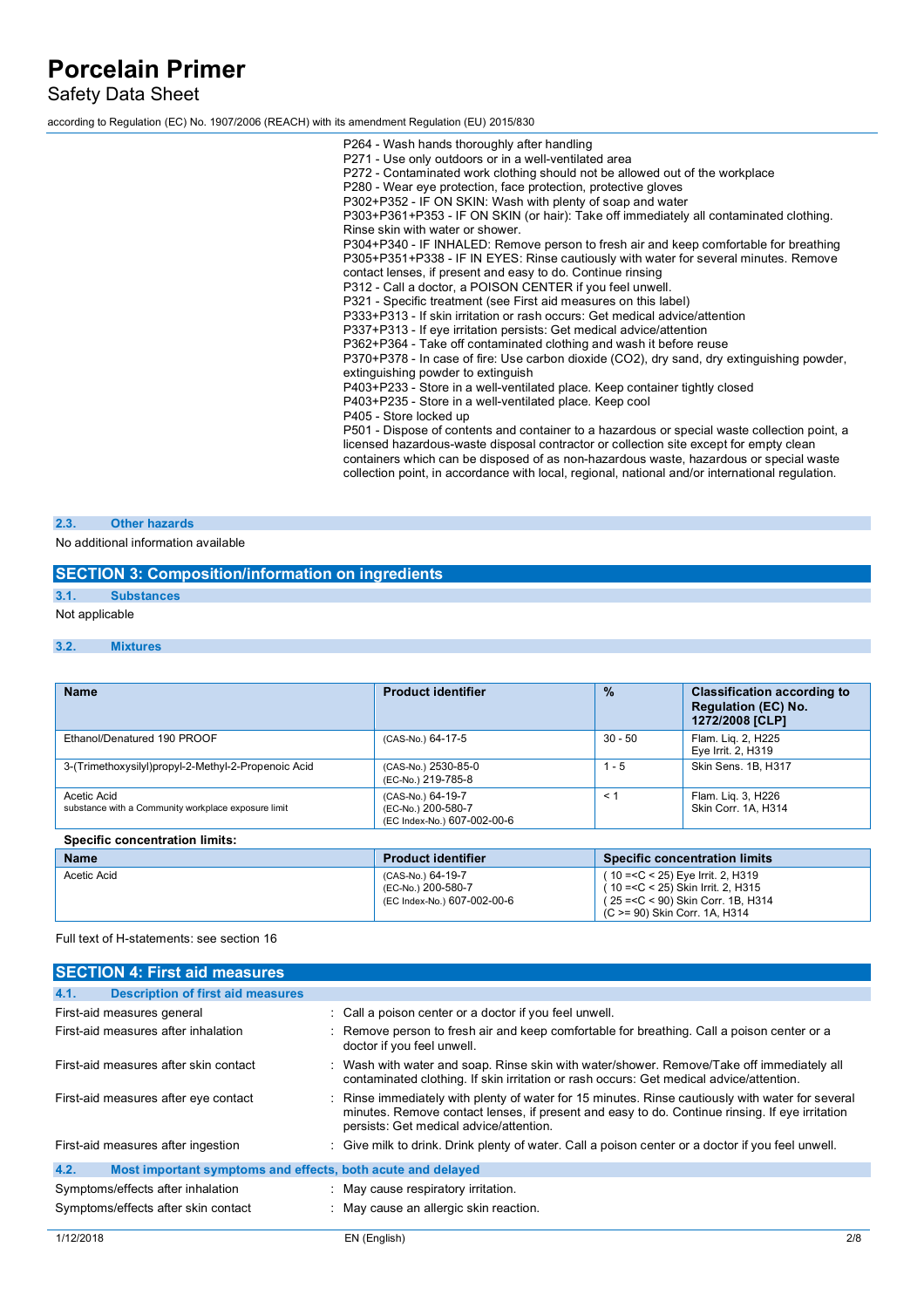# Safety Data Sheet

according to Regulation (EC) No. 1907/2006 (REACH) with its amendment Regulation (EU) 2015/830

|                                                                                                                                               | Symptoms/effects after eye contact<br>$: Eye$ irritation.                                    |                                |                                                                     |                                                                                                                                                                                                                                                                                                                                                                                                                                                                               |
|-----------------------------------------------------------------------------------------------------------------------------------------------|----------------------------------------------------------------------------------------------|--------------------------------|---------------------------------------------------------------------|-------------------------------------------------------------------------------------------------------------------------------------------------------------------------------------------------------------------------------------------------------------------------------------------------------------------------------------------------------------------------------------------------------------------------------------------------------------------------------|
|                                                                                                                                               | 4.3.<br>Indication of any immediate medical attention and special treatment needed           |                                |                                                                     |                                                                                                                                                                                                                                                                                                                                                                                                                                                                               |
|                                                                                                                                               | Treat symptomatically.                                                                       |                                |                                                                     |                                                                                                                                                                                                                                                                                                                                                                                                                                                                               |
|                                                                                                                                               | <b>SECTION 5: Firefighting measures</b>                                                      |                                |                                                                     |                                                                                                                                                                                                                                                                                                                                                                                                                                                                               |
| 5.1.                                                                                                                                          | <b>Extinguishing media</b>                                                                   |                                |                                                                     |                                                                                                                                                                                                                                                                                                                                                                                                                                                                               |
|                                                                                                                                               | Suitable extinguishing media                                                                 |                                |                                                                     | : Dry chemical powder. Carbon dioxide. Water spray. Dry powder. Foam. Carbon dioxide.                                                                                                                                                                                                                                                                                                                                                                                         |
| 5.2.                                                                                                                                          | Special hazards arising from the substance or mixture                                        |                                |                                                                     |                                                                                                                                                                                                                                                                                                                                                                                                                                                                               |
|                                                                                                                                               | Fire hazard                                                                                  |                                | : Combustible. Highly flammable liquid and vapour.                  |                                                                                                                                                                                                                                                                                                                                                                                                                                                                               |
| fire                                                                                                                                          | Hazardous decomposition products in case of                                                  |                                | : Toxic fumes may be released.                                      |                                                                                                                                                                                                                                                                                                                                                                                                                                                                               |
| 5.3.                                                                                                                                          | <b>Advice for firefighters</b>                                                               |                                |                                                                     |                                                                                                                                                                                                                                                                                                                                                                                                                                                                               |
|                                                                                                                                               | Protection during firefighting                                                               |                                | apparatus. Complete protective clothing.                            | : Do not attempt to take action without suitable protective equipment. Self-contained breathing                                                                                                                                                                                                                                                                                                                                                                               |
|                                                                                                                                               | <b>SECTION 6: Accidental release measures</b>                                                |                                |                                                                     |                                                                                                                                                                                                                                                                                                                                                                                                                                                                               |
| 6.1.                                                                                                                                          |                                                                                              |                                | Personal precautions, protective equipment and emergency procedures |                                                                                                                                                                                                                                                                                                                                                                                                                                                                               |
|                                                                                                                                               | 6.1.1.<br>For non-emergency personnel                                                        |                                |                                                                     |                                                                                                                                                                                                                                                                                                                                                                                                                                                                               |
|                                                                                                                                               | Emergency procedures                                                                         |                                | vapours. Avoid contact with skin and eyes.                          | : Ventilate spillage area. No open flames, no sparks, and no smoking. Avoid breathing mist,                                                                                                                                                                                                                                                                                                                                                                                   |
|                                                                                                                                               | 6.1.2.<br>For emergency responders                                                           |                                |                                                                     |                                                                                                                                                                                                                                                                                                                                                                                                                                                                               |
|                                                                                                                                               | Protective equipment                                                                         |                                | refer to section 8: "Exposure controls/personal protection".        | Do not attempt to take action without suitable protective equipment. For further information                                                                                                                                                                                                                                                                                                                                                                                  |
| 6.2.                                                                                                                                          | <b>Environmental precautions</b>                                                             |                                |                                                                     |                                                                                                                                                                                                                                                                                                                                                                                                                                                                               |
|                                                                                                                                               | Avoid release to the environment.                                                            |                                |                                                                     |                                                                                                                                                                                                                                                                                                                                                                                                                                                                               |
| 6.3.                                                                                                                                          | Methods and material for containment and cleaning up                                         |                                |                                                                     |                                                                                                                                                                                                                                                                                                                                                                                                                                                                               |
|                                                                                                                                               | Methods for cleaning up                                                                      |                                | waters.                                                             | : Take up liquid spill into absorbent material. Notify authorities if product enters sewers or public                                                                                                                                                                                                                                                                                                                                                                         |
|                                                                                                                                               | Other information                                                                            |                                | Dispose of materials or solid residues at an authorized site.       |                                                                                                                                                                                                                                                                                                                                                                                                                                                                               |
| 6.4.                                                                                                                                          | <b>Reference to other sections</b>                                                           |                                |                                                                     |                                                                                                                                                                                                                                                                                                                                                                                                                                                                               |
|                                                                                                                                               | For further information refer to section 13.                                                 |                                |                                                                     |                                                                                                                                                                                                                                                                                                                                                                                                                                                                               |
|                                                                                                                                               | <b>SECTION 7: Handling and storage</b>                                                       |                                |                                                                     |                                                                                                                                                                                                                                                                                                                                                                                                                                                                               |
|                                                                                                                                               |                                                                                              |                                |                                                                     |                                                                                                                                                                                                                                                                                                                                                                                                                                                                               |
| 7.1.                                                                                                                                          | <b>Precautions for safe handling</b>                                                         |                                |                                                                     |                                                                                                                                                                                                                                                                                                                                                                                                                                                                               |
|                                                                                                                                               | Precautions for safe handling                                                                |                                | eyes.                                                               | Keep away from heat, hot surfaces, sparks, open flames and other ignition sources. No<br>smoking. Ground/bond container and receiving equipment. Use only non-sparking tools. Take<br>precautionary measures against static discharge. Flammable vapours may accumulate in the<br>container. Use explosion-proof equipment. Wear personal protective equipment. Use only<br>outdoors or in a well-ventilated area. Avoid breathing mist, vapours. Avoid contact with skin and |
|                                                                                                                                               | Handling temperature                                                                         |                                | $20 - 25 °C$                                                        |                                                                                                                                                                                                                                                                                                                                                                                                                                                                               |
|                                                                                                                                               | Hygiene measures                                                                             |                                | after handling the product.                                         | : Contaminated work clothing should not be allowed out of the workplace. Wash contaminated<br>clothing before reuse. Do not eat, drink or smoke when using this product. Always wash hands                                                                                                                                                                                                                                                                                    |
| 7.2.                                                                                                                                          |                                                                                              |                                | Conditions for safe storage, including any incompatibilities        |                                                                                                                                                                                                                                                                                                                                                                                                                                                                               |
|                                                                                                                                               | Technical measures                                                                           |                                | : Ground/bond container and receiving equipment.                    |                                                                                                                                                                                                                                                                                                                                                                                                                                                                               |
| : Store in a dry place. Store in a well-ventilated place. Keep cool. Keep container tightly closed.<br>Storage conditions<br>Store locked up. |                                                                                              |                                |                                                                     |                                                                                                                                                                                                                                                                                                                                                                                                                                                                               |
|                                                                                                                                               | Storage temperature                                                                          |                                | 20 - 25 °C                                                          |                                                                                                                                                                                                                                                                                                                                                                                                                                                                               |
|                                                                                                                                               | Store in a well-ventilated place. Store in a dry area. Store in a cool area.<br>Storage area |                                |                                                                     |                                                                                                                                                                                                                                                                                                                                                                                                                                                                               |
|                                                                                                                                               | <b>Specific end use(s)</b><br>7.3.                                                           |                                |                                                                     |                                                                                                                                                                                                                                                                                                                                                                                                                                                                               |
|                                                                                                                                               | No additional information available                                                          |                                |                                                                     |                                                                                                                                                                                                                                                                                                                                                                                                                                                                               |
| <b>SECTION 8: Exposure controls/personal protection</b>                                                                                       |                                                                                              |                                |                                                                     |                                                                                                                                                                                                                                                                                                                                                                                                                                                                               |
|                                                                                                                                               |                                                                                              |                                |                                                                     |                                                                                                                                                                                                                                                                                                                                                                                                                                                                               |
|                                                                                                                                               | 8.1.<br><b>Control parameters</b>                                                            |                                |                                                                     |                                                                                                                                                                                                                                                                                                                                                                                                                                                                               |
|                                                                                                                                               | <b>Acetic Acid (64-19-7)</b>                                                                 |                                |                                                                     |                                                                                                                                                                                                                                                                                                                                                                                                                                                                               |
|                                                                                                                                               | EU                                                                                           | IOELV TWA (mg/m <sup>3</sup> ) |                                                                     | 25 mg/m <sup>3</sup> (Acetic acid; EU; Time-weighted average<br>exposure limit 8 h; Indicative occupational exposure<br>limit value)                                                                                                                                                                                                                                                                                                                                          |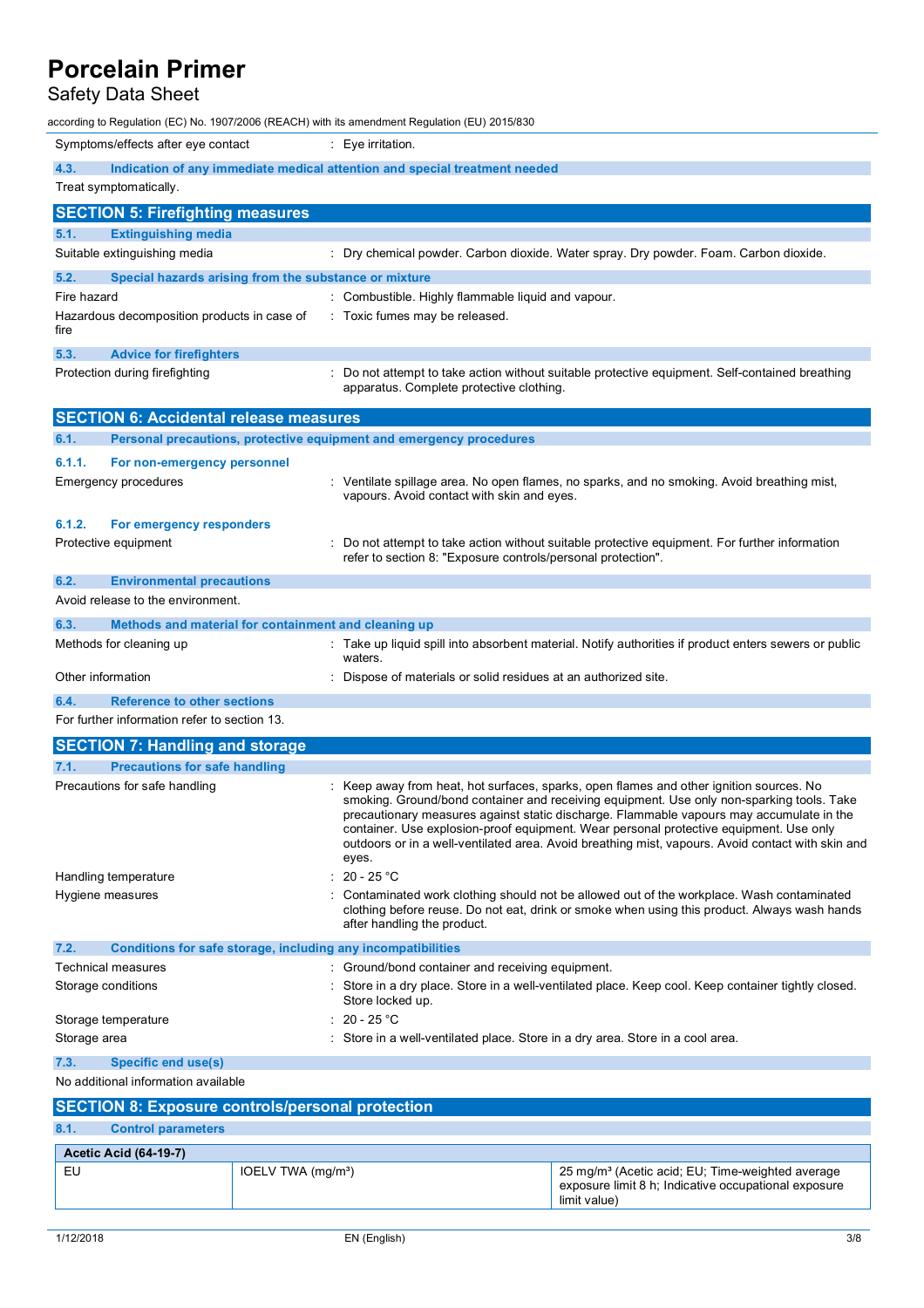## Safety Data Sheet

according to Regulation (EC) No. 1907/2006 (REACH) with its amendment Regulation (EU) 2015/830

| <b>Acetic Acid (64-19-7)</b> |                                         |                                                                                                                                         |  |  |
|------------------------------|-----------------------------------------|-----------------------------------------------------------------------------------------------------------------------------------------|--|--|
| EU                           | IOELV TWA (ppm)                         | 10 ppm (Acetic acid; EU; Time-weighted average<br>exposure limit 8 h; Indicative occupational exposure<br>limit value)                  |  |  |
| Belgium                      | Limit value $(mg/m3)$                   | 25 mg/m <sup>3</sup> (Acide acétique; Belgium; Time-weighted<br>average exposure limit 8 h)                                             |  |  |
| Belgium                      | Limit value (ppm)                       | 10 ppm (Acide acétique; Belgium; Time-weighted<br>average exposure limit 8 h)                                                           |  |  |
| Belgium                      | Short time value (mg/m <sup>3</sup> )   | 38 mg/m <sup>3</sup> (Acide acétique; Belgium; Short time value)                                                                        |  |  |
| Belgium                      | Short time value (ppm)                  | 15 ppm (Acide acétique; Belgium; Short time value)                                                                                      |  |  |
| France                       | $VLE$ (mg/m <sup>3</sup> )              | 25 mg/m <sup>3</sup> (Acide acétique; France; Short time value;<br>VL: Valeur non réglementaire indicative)                             |  |  |
| France                       | VLE (ppm)                               | 10 ppm (Acide acétique; France; Short time value; VL:<br>Valeur non réglementaire indicative)                                           |  |  |
| Netherlands                  | Grenswaarde TGG 8H (mg/m <sup>3</sup> ) | 25 mg/m <sup>3</sup> (Azijnzuur; Netherlands; Time-weighted<br>average exposure limit 8 h; Public occupational<br>exposure limit value) |  |  |
| USA - ACGIH                  | ACGIH TWA (ppm)                         | 10 ppm (Acetic acid; USA; Time-weighted average<br>exposure limit 8 h; TLV - Adopted Value)                                             |  |  |
| USA - ACGIH                  | ACGIH STEL (ppm)                        | 15 ppm (Acetic acid; USA; Short time value; TLV -<br>Adopted Value)                                                                     |  |  |

#### **8.2. Exposure controls**

### **Appropriate engineering controls:**

Ensure good ventilation of the work station.

**Hand protection:**

Protective gloves

**Eye protection:**

Protective goggles

**Skin and body protection:**

Wear suitable protective clothing

#### **Respiratory protection:**

In case of insufficient ventilation, wear suitable respiratory equipment

#### **Environmental exposure controls:**

Avoid release to the environment.

| <b>SECTION 9: Physical and chemical properties</b> |                                                       |  |
|----------------------------------------------------|-------------------------------------------------------|--|
| 9.1.                                               | Information on basic physical and chemical properties |  |
| Physical state                                     | : Liquid                                              |  |
| Appearance                                         | Clear, colorless liquid.                              |  |
| Colour                                             | No data available                                     |  |
| Odour                                              | Alcohol odour.<br>÷                                   |  |
| Odour threshold                                    | : No data available                                   |  |
| рH                                                 | No data available                                     |  |
| Relative evaporation rate (butylacetate=1)         | : No data available                                   |  |
| Melting point                                      | : Not applicable                                      |  |
| Freezing point                                     | : No data available                                   |  |
| Boiling point                                      | : $> 56 °C$                                           |  |
| Flash point                                        | $: -18 °C$                                            |  |
| Auto-ignition temperature                          | : No data available                                   |  |
| Decomposition temperature                          | : No data available                                   |  |
| Flammability (solid, gas)                          | : Not applicable                                      |  |
| Vapour pressure                                    | : No data available                                   |  |
| Relative vapour density at 20 °C                   | : No data available                                   |  |
| Relative density                                   | $\therefore$ < 1                                      |  |
| Solubility                                         | Miscible with water.                                  |  |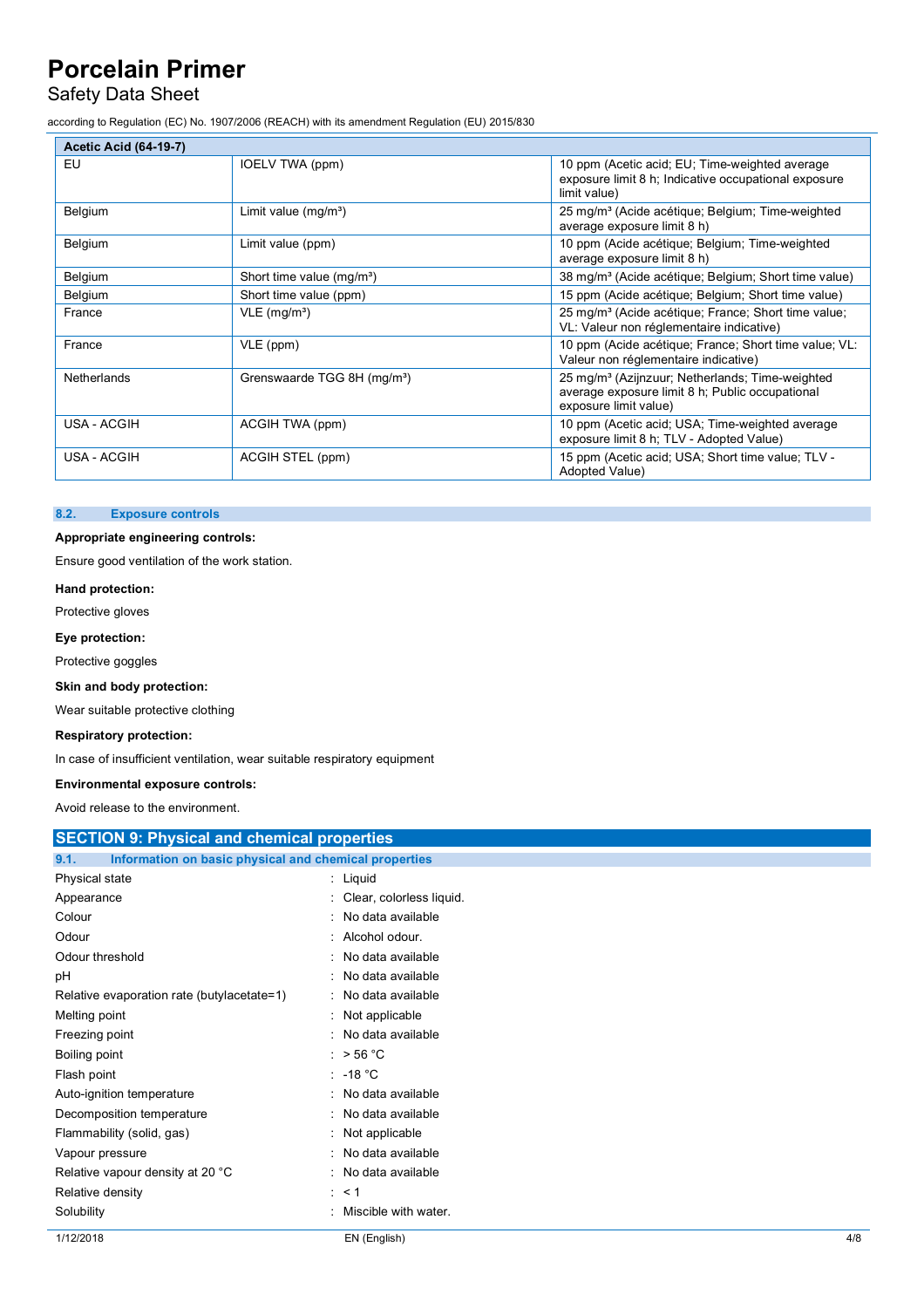# Safety Data Sheet

according to Regulation (EC) No. 1907/2006 (REACH) with its amendment Regulation (EU) 2015/830

| Log Pow                     | : No data available |
|-----------------------------|---------------------|
| Viscosity, kinematic        | : No data available |
| Viscosity, dynamic          | : No data available |
| <b>Explosive properties</b> | : No data available |
| Oxidising properties        | : No data available |
| <b>Explosive limits</b>     | : No data available |

## **9.2. Other information**

No additional information available

|       | <b>SECTION 10: Stability and reactivity</b>                                                     |
|-------|-------------------------------------------------------------------------------------------------|
| 10.1. | <b>Reactivity</b>                                                                               |
|       | Highly flammable liquid and vapour.                                                             |
| 10.2. | <b>Chemical stability</b>                                                                       |
|       | Stable under normal conditions.                                                                 |
| 10.3. | <b>Possibility of hazardous reactions</b>                                                       |
|       | No dangerous reactions known under normal conditions of use.                                    |
| 10.4. | <b>Conditions to avoid</b>                                                                      |
|       | Avoid contact with hot surfaces. Heat. No flames, no sparks. Eliminate all sources of ignition. |
| 10.5. | <b>Incompatible materials</b>                                                                   |

No additional information available

**10.6. Hazardous decomposition products**

Under normal conditions of storage and use, hazardous decomposition products should not be produced.

| <b>SECTION 11: Toxicological information</b>  |                                                                 |  |  |
|-----------------------------------------------|-----------------------------------------------------------------|--|--|
| 11.1.<br>Information on toxicological effects |                                                                 |  |  |
| Acute toxicity (oral)                         | : Not classified                                                |  |  |
| Acute toxicity (dermal)                       | Not classified                                                  |  |  |
| Acute toxicity (inhalation)                   | Not classified                                                  |  |  |
|                                               | 3-(Trimethoxysilyl)propyl-2-Methyl-2-Propenoic Acid (2530-85-0) |  |  |
| LD50 oral rat                                 | > 2000 mg/kg bodyweight (Rat; Literature study)                 |  |  |
| LD50 dermal rat                               | > 2000 mg/kg bodyweight (Rat; Literature study)                 |  |  |
| <b>Acetic Acid (64-19-7)</b>                  |                                                                 |  |  |
| LD50 oral rat                                 | 3310 mg/kg bodyweight (Rat; Other; Read-across)                 |  |  |
| Ethanol/Denatured 190 PROOF (64-17-5)         |                                                                 |  |  |
| LD50 oral rat                                 | 7060 mg/kg                                                      |  |  |
| LD50 dermal rat                               | N/A                                                             |  |  |
| LD50 dermal rabbit                            | N/A                                                             |  |  |
| LC50 inhalation rat (ppm)                     | 20000 ppm                                                       |  |  |
| LC50 inhalation rat (Dust/Mist - mg/l/4h)     | N/A mg/l/4h                                                     |  |  |
| Skin corrosion/irritation                     | Not classified                                                  |  |  |
| Serious eye damage/irritation                 | Causes serious eye irritation.                                  |  |  |
| Respiratory or skin sensitisation             | May cause an allergic skin reaction.                            |  |  |
| Germ cell mutagenicity                        | Not classified                                                  |  |  |
| Carcinogenicity                               | Not classified                                                  |  |  |
| Reproductive toxicity                         | Not classified                                                  |  |  |
|                                               |                                                                 |  |  |
| STOT-single exposure                          | May cause respiratory irritation.                               |  |  |
| Ethanol/Denatured 190 PROOF (64-17-5)         |                                                                 |  |  |
| LOAEL (oral, rat)                             | N/A mg/kg bodyweight                                            |  |  |
| LOAEL (dermal, rat/rabbit)                    | N/A mg/kg bodyweight                                            |  |  |
| LOAEC (inhalation, rat, gas)                  | N/A ppmv/4h                                                     |  |  |
| LOAEC (inhalation, rat, vapour)               | $N/A$ mg/l/4h                                                   |  |  |
| LOAEC (inhalation, rat, dust/mist/fume)       | N/A mg/l/4h                                                     |  |  |
| STOT-repeated exposure                        | Not classified                                                  |  |  |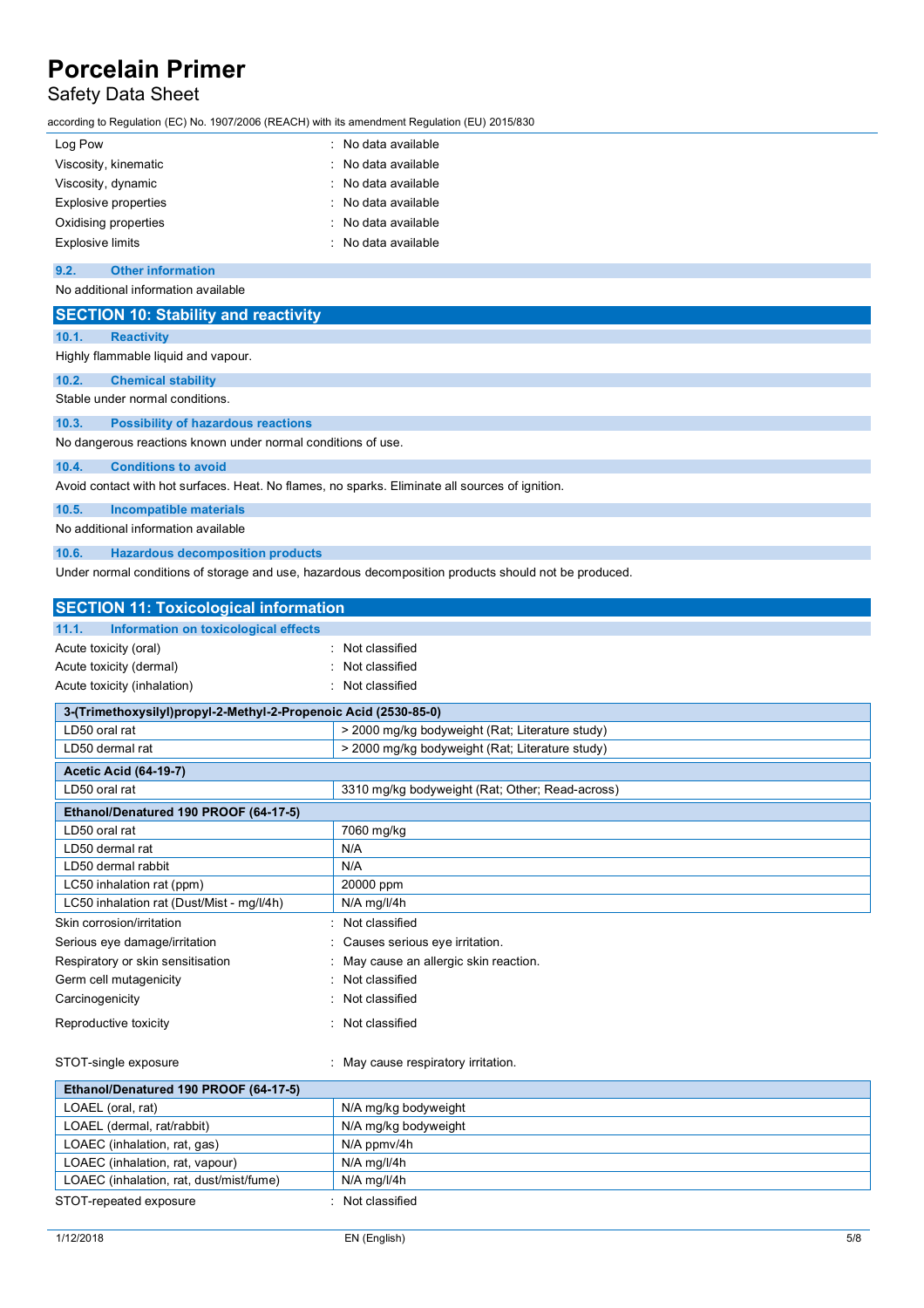# Safety Data Sheet

according to Regulation (EC) No. 1907/2006 (REACH) with its amendment Regulation (EU) 2015/830

| Ethanol/Denatured 190 PROOF (64-17-5)               |                          |
|-----------------------------------------------------|--------------------------|
| LOAEL (oral, rat, 90 days)                          | N/A mg/kg bodyweight/day |
| LOAEL (dermal, rat/rabbit, 90 days)                 | N/A mg/kg bodyweight/day |
| LOAEC (inhalation, rat, gas, 90 days)               | N/A ppmy/6h/day          |
| LOAEC (inhalation, rat, vapour, 90 days)            | N/A mg/l/6h/day          |
| LOAEC (inhalation, rat, dust/mist/fume, 90<br>days) | N/A mg/l/6h/day          |
| Aspiration hazard                                   | : Not classified         |

| <b>SECTION 12: Ecological information</b>                       |                                                                                                                            |
|-----------------------------------------------------------------|----------------------------------------------------------------------------------------------------------------------------|
| 12.1.<br><b>Toxicity</b>                                        |                                                                                                                            |
| Ecology - general                                               | : The product is not considered harmful to aquatic organisms nor to cause long-term adverse<br>effects in the environment. |
| Acute aquatic toxicity                                          | : Not classified                                                                                                           |
| Chronic aquatic toxicity                                        | : Not classified                                                                                                           |
| 3-(Trimethoxysilyl)propyl-2-Methyl-2-Propenoic Acid (2530-85-0) |                                                                                                                            |
| LC50 fish 1                                                     | 175 mg/l (LC50; 96 h)                                                                                                      |
| LC50 fish 2                                                     | > 100 mg/l (LC50; EU Method C.1; 96 h; Brachydanio rerio; Semi-static system; Fresh water;<br>Experimental value)          |
| EC50 Daphnia 1                                                  | > 100 mg/l (EC50; EU Method C.2; 48 h; Daphnia magna; Static system; Fresh water;<br>Experimental value)                   |
| EC50 Daphnia 2                                                  | >= 100 mg/l (NOEC; EU Method C.2; 48 h; Daphnia magna; Static system; Fresh water;<br>Experimental value)                  |
| Threshold limit algae 1                                         | > 100 mg/l (EC50; EU Method C.3; 72 h; Scenedesmus subspicatus; Static system; Fresh<br>water; Experimental value)         |
| Threshold limit algae 2                                         | > 100 mg/l (EC50; EU Method C.3; 72 h; Scenedesmus subspicatus; Static system; Fresh<br>water; Experimental value)         |
| Ethanol/Denatured 190 PROOF (64-17-5)                           |                                                                                                                            |
| LC50 fish 1                                                     | 14000 mg/l                                                                                                                 |

## **12.2. Persistence and degradability**

| 3-(Trimethoxysilyl)propyl-2-Methyl-2-Propenoic Acid (2530-85-0) |                                                                                   |
|-----------------------------------------------------------------|-----------------------------------------------------------------------------------|
| Persistence and degradability                                   | Readily biodegradable in water.                                                   |
| <b>Acetic Acid (64-19-7)</b>                                    |                                                                                   |
| Persistence and degradability                                   | Readily biodegradable in water. Biodegradable in the soil. Highly mobile in soil. |
| Biochemical oxygen demand (BOD)                                 | $0.6 - 0.74$ g $O2/g$ substance                                                   |
| Chemical oxygen demand (COD)                                    | 1.03 g O <sub>2</sub> /g substance                                                |
| ThOD                                                            | 1.07 g $O2/g$ substance                                                           |
| 12.3.<br><b>Bioaccumulative potential</b>                       |                                                                                   |

| 3-(Trimethoxysilyl)propyl-2-Methyl-2-Propenoic Acid (2530-85-0) |                                                    |
|-----------------------------------------------------------------|----------------------------------------------------|
| Log Pow                                                         | 0.75 (Calculated)                                  |
| Bioaccumulative potential                                       | Low potential for bioaccumulation (Log Kow $<$ 4). |
| <b>Acetic Acid (64-19-7)</b>                                    |                                                    |
| BCF fish 1                                                      | 3.16 (BCF; Pisces)                                 |
| Log Pow                                                         | -0.17 (Experimental value; 25 °C)                  |
| Bioaccumulative potential                                       | Low potential for bioaccumulation (Log Kow $<$ 4). |
| 12.4.<br><b>Mobility in soil</b>                                |                                                    |

## **Acetic Acid (64-19-7)**

| <b>ACELIC ACIU (04-19-7)</b> |                                                               |
|------------------------------|---------------------------------------------------------------|
| Surface tension              | $0.028$ N/m (20 °C)                                           |
| Log Koc                      | log Koc,0.06; QSAR                                            |
| Ecology - soil               | May be harmful to plant growth, blooming and fruit formation. |

### **12.5. Results of PBT and vPvB assessment**

No additional information available

### **12.6. Other adverse effects**

No additional information available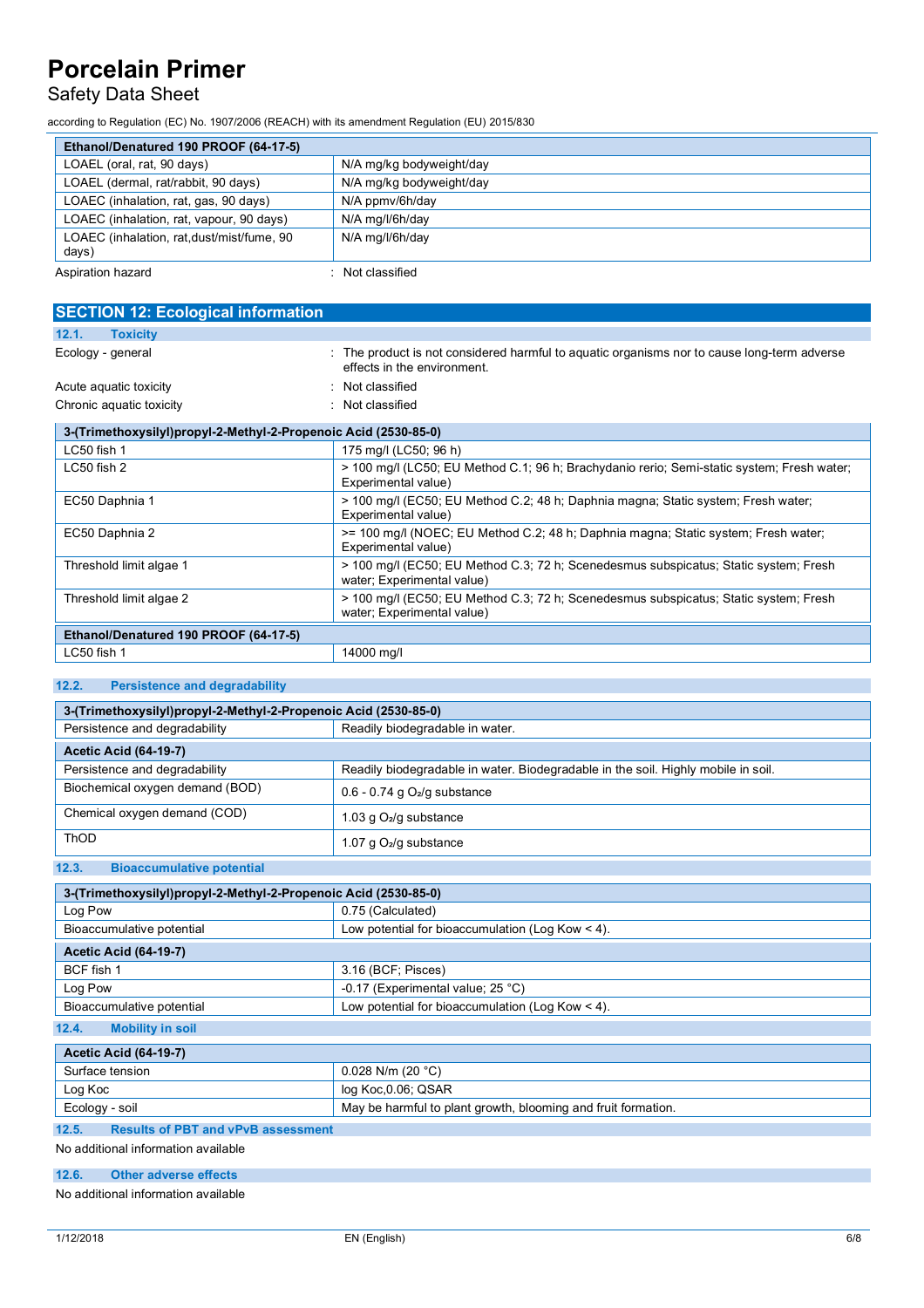## Safety Data Sheet

according to Regulation (EC) No. 1907/2006 (REACH) with its amendment Regulation (EU) 2015/830

| <b>SECTION 13: Disposal considerations</b>       |                                                                                             |
|--------------------------------------------------|---------------------------------------------------------------------------------------------|
| 13.1.<br><b>Waste treatment methods</b>          |                                                                                             |
| Waste treatment methods                          | Dispose of contents/container in accordance with licensed collector's sorting instructions. |
| Additional information                           | Flammable vapours may accumulate in the container.                                          |
| <b>SECTION 14: Transport information</b>         |                                                                                             |
| In accordance with ADR / RID / IMDG / IATA / ADN |                                                                                             |
| 14.1.<br><b>UN number</b>                        |                                                                                             |
| UN-No. (ADR)                                     | Not regulated<br>÷.                                                                         |
| UN-No. (IMDG)                                    | Not regulated                                                                               |
| UN-No. (IATA)                                    | Not regulated                                                                               |
| UN-No. (ADN)                                     | Not regulated                                                                               |
| UN-No. (RID)                                     | : Not regulated                                                                             |
| 14.2.<br><b>UN proper shipping name</b>          |                                                                                             |
| Proper Shipping Name (ADR)                       | Not regulated                                                                               |
| Proper Shipping Name (IMDG)                      | Not regulated                                                                               |
| Proper Shipping Name (IATA)                      | Not regulated                                                                               |
| Proper Shipping Name (ADN)                       | Not regulated                                                                               |
| Proper Shipping Name (RID)                       | Not regulated                                                                               |
| 14.3.<br><b>Transport hazard class(es)</b>       |                                                                                             |
| <b>ADR</b>                                       |                                                                                             |
| Transport hazard class(es) (ADR)                 | : Not regulated                                                                             |
|                                                  |                                                                                             |
| <b>IMDG</b>                                      |                                                                                             |
| Transport hazard class(es) (IMDG)                | : Not regulated                                                                             |
| <b>IATA</b>                                      |                                                                                             |
| Transport hazard class(es) (IATA)                | : Not regulated                                                                             |
|                                                  |                                                                                             |
| <b>ADN</b>                                       |                                                                                             |
| Transport hazard class(es) (ADN)                 | : Not regulated                                                                             |
|                                                  |                                                                                             |
| <b>RID</b>                                       |                                                                                             |
| Transport hazard class(es) (RID)                 | : Not regulated                                                                             |
| 14.4.<br><b>Packing group</b>                    |                                                                                             |
| Packing group (ADR)                              | Not regulated                                                                               |
| Packing group (IMDG)                             | Not regulated                                                                               |
| Packing group (IATA)                             | Not regulated                                                                               |
| Packing group (ADN)                              | Not regulated                                                                               |
| Packing group (RID)                              | Not regulated                                                                               |
| 14.5.<br><b>Environmental hazards</b>            |                                                                                             |
| Dangerous for the environment                    | : No                                                                                        |
| Marine pollutant                                 | : No                                                                                        |
| Other information                                | : No supplementary information available                                                    |
|                                                  |                                                                                             |

#### $14.6.$ **14.6. Special precautions for user**

### **- Overland transport**

Not regulated

#### **- Transport by sea**

Not regulated

#### **- Air transport**

Not regulated